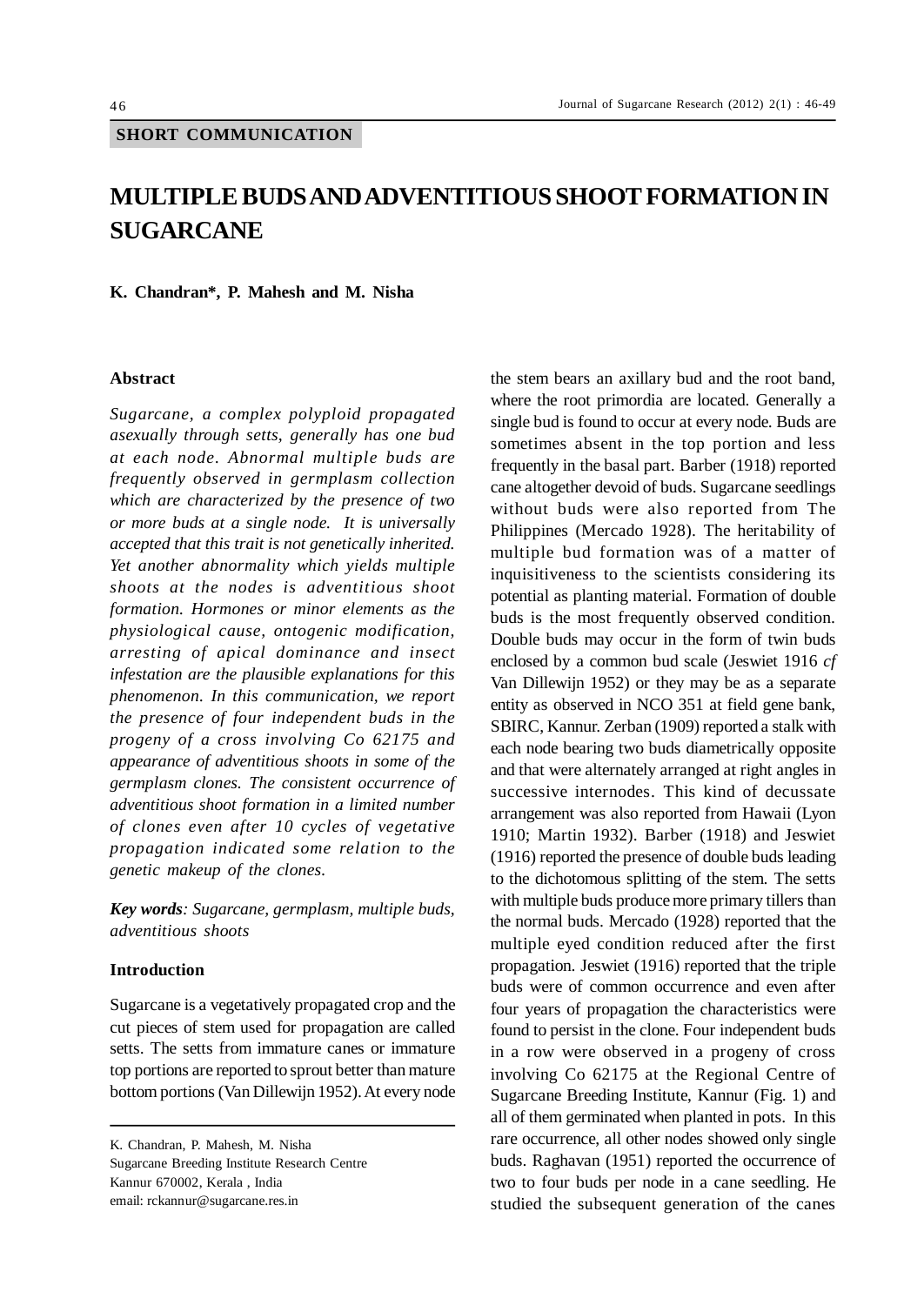

**Fig. 1.** Multiple buds in a seedling of cross involving Co 62175

having the abnormality and found that this trait was not carried to their next generation and hence confirmed that it was not a genetically inherited trait. He attributed some physiological causes involving hormones or minor elements for this kind of abnormality. He also reported that only one out of the four buds germinated to produce shoots but our observation showed that all the four buds germinated in to shoots. The multiple bud formation is referred to as non-genetical by many authors, where as Jeswiet (1916) reported the appearance of this trait even after four cycles of vegetative propagation exhibiting some genotypic relationship. Thakur (1952) observed multiple buds in two hybrids, i.e. five buds in Pusa hybrid (X 4668) and 3-4 buds in Co 435 and cited ontogenic modification as an explanation for this phenomenon. He observed that when the apical dominance is halted due to any



**Fig. 2.** Adventitious shoots and normal bud in H 52-246 **Fig. 3.** Adventitious shoots in PT 46-1003B

reason, the primary meristematic cells protrude out at more than one places, lower down the cane. This results in the development of multiple buds. The study of Sharma (1955) showed that many of the 69 canes from 24 varieties with multiple buds were injured by insects at the adjoining part, while some of them did not show any detectable damage. Some varieties had more number of canes with multiple buds indicating a varietal propensity towards such malformations.

Adventitious shoot formation is yet another abnormality which yields more shoots at nodes. It is a mimic of *in vitro* rapid multiplication under natural conditions without any supply of growth regulators. Adventitious shoot formation is very frequently observed in germplasm collection. Even after 10 cycles of propagation this character was conserved in some clones (H 52-246 and PT 46-1003B). The other clones that showed the development of adventitious shoots are POJ 2747, CP 57-27, Co 529, Co 989, WL 07-756, WL 07-752 and WL 07-835. The adventitious shoots were always found initiated away from the normal buds and grew on either side to partially or fully encircle the nodes; the normal buds were also found active at the node (Fig. 2). Even three or four nodes in the same cane were found to show adventitious shoot formation (Fig. 3). The separated shoots/shoot clumps could be rooted by planting in moist potting mixture maintaining adequate moisture.

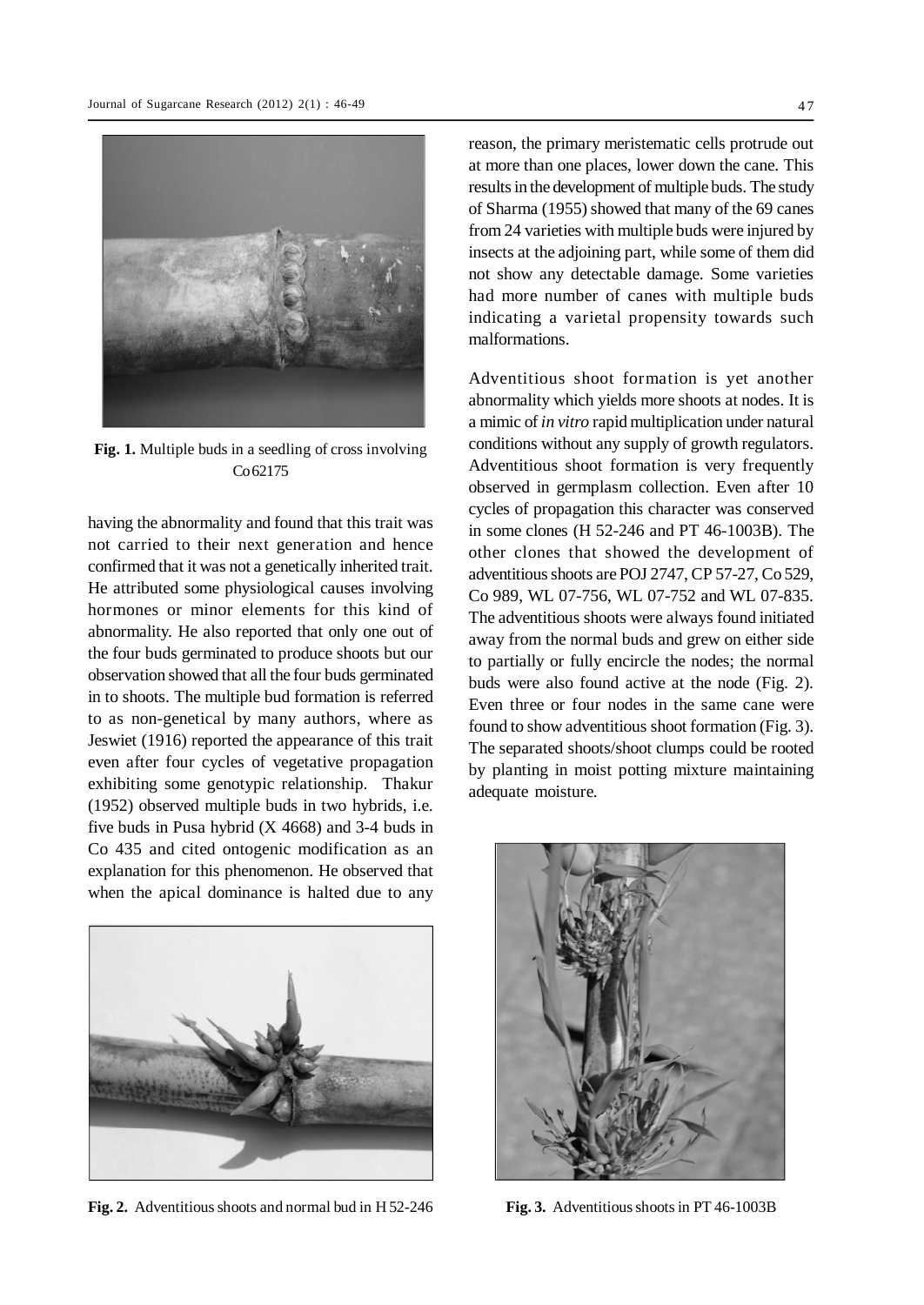The first report of the adventitious shoot formation was by Kamerling in 1900 (*cf* Van Dillewijn 1952) as a malformation. Subsequently many reports from Hawaii (Lyon 1913, 1926, 1927; Martin 1932, 1938a) described similar malformations. Scientists were more curious about this abnormality as they speculated it as a symptom of a new disease (Faris 1929). Martin (1938a) proved that the multiple shoot formation is not a disease, by inoculating the extract from galls into a healthy stem. The second view was that the galls are formed as a result of insect feeding on the stalk (Martin 1938b). The macerated leaf hoppers extract when inoculated to the stem resulted in the formation of gall which later produced adventitious shoots. Similar results were obtained by injecting growth regulating substances and the same substance when applied to leaves produced galls and roots. The adventitious shoots produced thus differ from each other and from the mother cane (Anonymous 1944 *cf* Van Dillewijn 1952). Khan *et al*. (1956) observed nodal galls in three of the four varieties developed as a result of the attack of a microleptidopterous moth. Sharma (1953) studied the development of leafy shoots from the apex of six varieties of sugarcane and concluded that it was the result of a series of interactions with environmental and physiological process within the cane.

The present report on the occurrence of adventitious shoot formation, consistently in a limited number of clones even after 10 cycles of vegetative propagation, indicated some relation to the genetic makeup of the clones. The pedigree of the clones showing this abnormality revealed that in most of the cases the POJ series clones, *viz*. POJ 100, POJ 2725, POJ 2628 or POJ 2878 were involved in their parentage (Table 1). Probably these clones are most vulnerable to insect attack leading to the development of galls that proliferate in to shoots, as the apical dominance is halted.

| Sl. No.        | <b>Clone</b>      | Parentage                                                                                                |
|----------------|-------------------|----------------------------------------------------------------------------------------------------------|
|                | H52-246           | Not Available                                                                                            |
| 2              | EPC 37-247        | Not Available                                                                                            |
| 3              | <b>PT 1003B</b>   | POJ 2725 {POJ 2364(POJ 100x Kassoer) x EK28 (EK2 (Lahaina x FIJI) x POJ 100)} X<br>Sinocalamus           |
| $\overline{4}$ | POJ 2747          | Lahaina x POJ 2628                                                                                       |
| 5              | CP 57-27          | Not Available                                                                                            |
| 6              | Co <sub>529</sub> | Co 213 (POJ 213x Kansar) X Co 508 {Co 214 x Co 214 ((Striped mauritius x<br>(Sareetha x S. spontaneum))} |
| 7              | Co989             | Co 475 X SG 63/32 (POJ 2725 x Imperata)                                                                  |
| 8              | WL07-756          | WL04-95 X Co 96011{Co 62175(Co 951 x Co 419 (POJ 2878 x Co 290)) x Co 1148}                              |
| 9              | WL07-752          | WL04-95 X Co 96011{Co 62175(Co 951 x Co 419 (POJ 2878 x Co 290)) x Co 1148}                              |
| 10             | WL07-835          | WL04-95 X Co 96011{Co 62175(Co 951 x Co 419 (POJ 2878 x Co 290)) x Co 1148}                              |

## **References**

- Anonymous (1944) Report of Committee in Charge of the Experiment Station, Haw Sug Plant Assoc for the year ending Sept 30, 1944.
- Barber CA (1918) The classification of Indian canes with special reference to Saretha and Sunnabile groups. Mem Dept Agric India, Studies in Indian Sugarcanes No. 3. Bot Ser IX(4):133-207
- Faris JA (1929) Some minor diseases of POJ 2878 variety in Cuba. Proc Assoc Tec Azuc Cuba 3:84-97
- Jeswiet J (1916) Beschrijving de soorten van het suikerriet, Erste bijdrage. Morphologie van het suikerriet. Archief Suikerind Ned-Indie 24:359- 429
- Kamerling S (1900) Adventiefoogen bij suikerriet. Archief Java-Suikerind 8:57-61